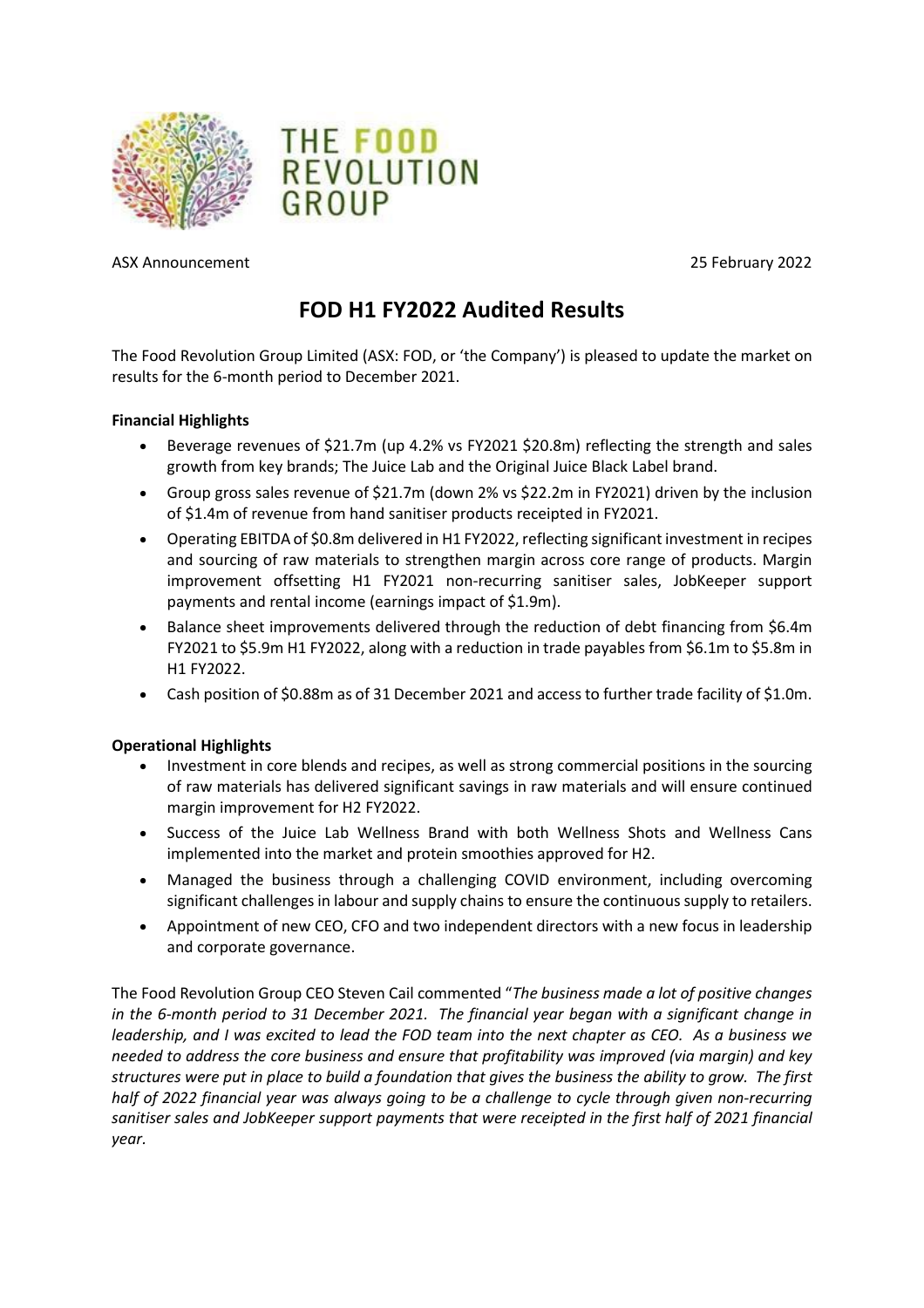*It was also very pleasing to see the improvement in our beverage sales and margins whilst launching new ranges. Our beverage sales increased by 4.21% outperforming the chilled juice and drinks category. Our commercial team worked closely with our New Product Development (NPD) team developing new and innovative products to meet the changing needs of consumers and identified opportunities within the market. Our strong development capability allows us to launch new products that are on trend and first to market, as seen with our Wellness Shots, Carbonated Wellness Drinks, and our newly released Plant-Based Protein Smoothies. The growth in both of our key brands Original Juice Company and Juice Lab, has resulted in The Food Revolution Group now sitting as Australia'sthird largest supplier to the supermarkets in the chilled juices and drinks category[1](#page-1-0) .*

*Operationally the business demonstrated its ability to be agile and pivot quickly, especially in such a challenging climate as seen throughout the COVID pandemic. The business was able to quickly alter shift structures which was instrumental in minimising disruption to production. The challenges of COVID have resulted in additional costs introduced into the business by way of labour (split shifts, absenteeism, and demand) and supply chain (demand and price rise). However, our focus throughout the first half was to ensure continuity of our products to store; whilst managing the safety of the employees. This was done successfully, which was a driver in maintaining and delivering on sales growth.*

*From a governance point of view there were changes made with two independent directors being appointed to the board. We also secured refinancing of the Greensill debt facility, with a new five-year facility at a reduced rate of interest being 4.2% with the National Australia Bank.*

*As a business we will not shy away from the current challenges that we face. Our balance sheet and operating cash is significantly improving, but we still need to increase profitssignificantly at a net level. I'm happy that the business has made strong inroads to improving the base business, but acknowledge further work is required to expand margin and growth, allowing the business to invest further in its ambition to enter new markets. These financial step changes are to be facilitated by continuing the work done in H1 FY2022;*

- *Continue to support and grow our OBL range*
- *Support Juice Lab on continued growth with current new ranging*
- *Sales growth by entering new routes to market outside the major retailer space*
- *Cost out with strategic capital investment in the factory to improve efficiency*
- *Continued cost out on our 'cost of goods' with strong focus on procurement and route to market*
- *Increased production volumes/sales via private label tender acquisitions*

<span id="page-1-0"></span> $1$  Source data – IRI Australia data Total Grocery MAT dollars to 30/01/22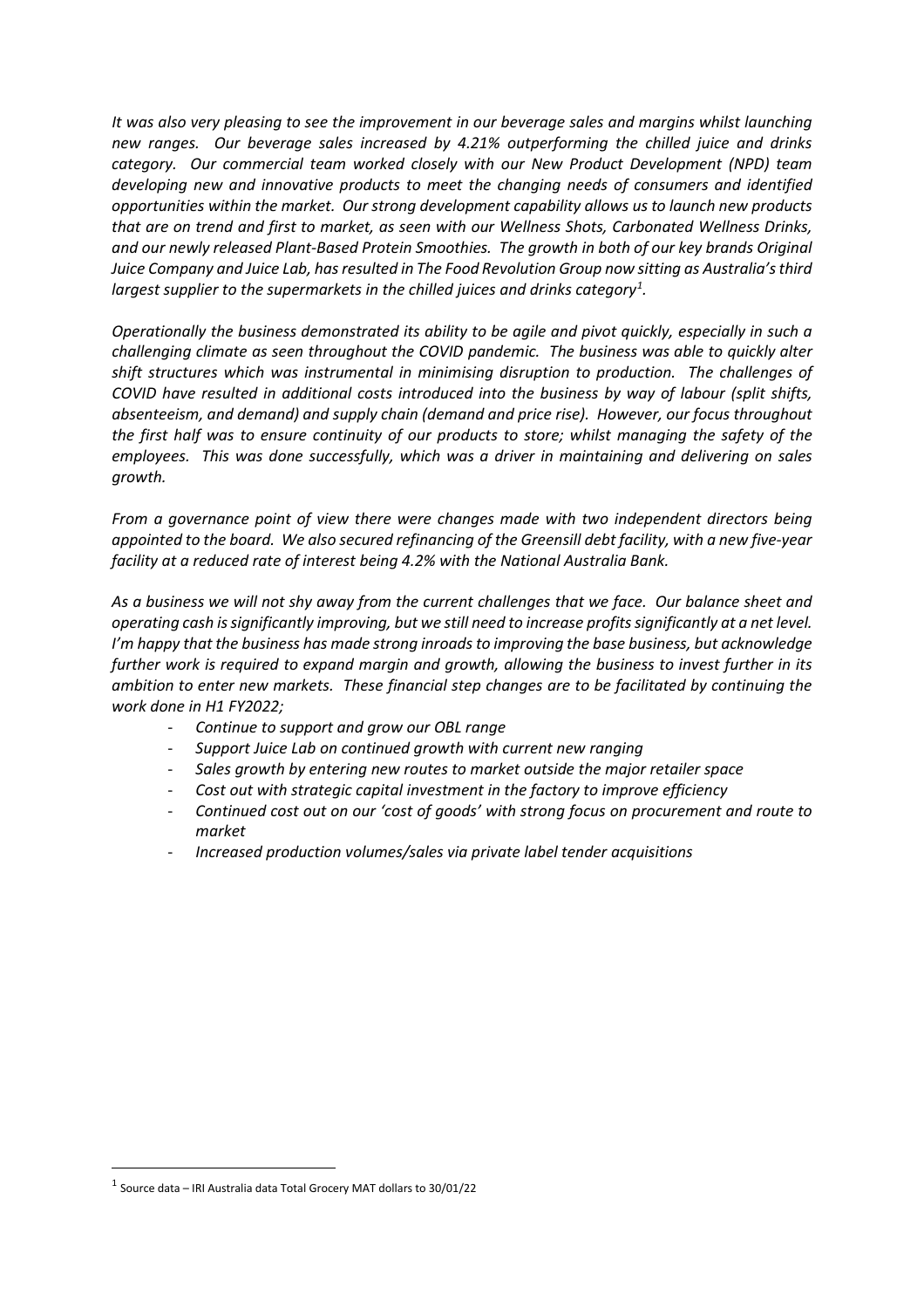## **Financial Review**

# Revenue

Gross sales for the Group were \$21,724,949 and net revenues after trading terms, volume rebates and other claims (trading terms) were \$17,588,625. The juice related gross sales are up 4.21% on the PCP. Trading terms generally apply in respect of sales of product into the grocery channel.

# Gross Profit & EBITDA

- The gross profit grew from \$5.69 to \$6.08 million which equates to 34.57% of net sales.
- The loss before tax was \$1,001,295 for the half-year.
- The combination of improving sales volumes, prices and efficiencies delivered an EBITDA of \$0.81 million for H1 FY2022.

# Cash & Cashflow

- Operational cash outflow for the period of \$2,130,804 which included a one-off payment of \$1.3m associated with the Original Juice Company transaction to settle an agreed outstanding payable from a previous period.
- \$2.0m operating cash investment into inventory holdings to lock in beneficial fruit pricing from strong market supply and providing flexibility to meet new blends and recipes for out of season raw materials.
- Cash of \$0.88 million on hand as at 31 December 2021.

## Governance

- Appointment of two key independent directors.
- Senior leadership changes at CEO and CFO level

#### **Outlook**

FOD team remains committed to our strategy as previously communicated. Key focus for FY2022 is to continue the journey of fixing the foundations whilst focusing on profitability and growth.

Fix the foundations:

- Balance Sheet
- Cash improvements
- Governance
- Capability and Brand

Profitability and growth

- OBL core range growth
- Juice Lab growth
- Maximise margins via procurement changes and asset utilisation
- Domestic channel growth
- Export